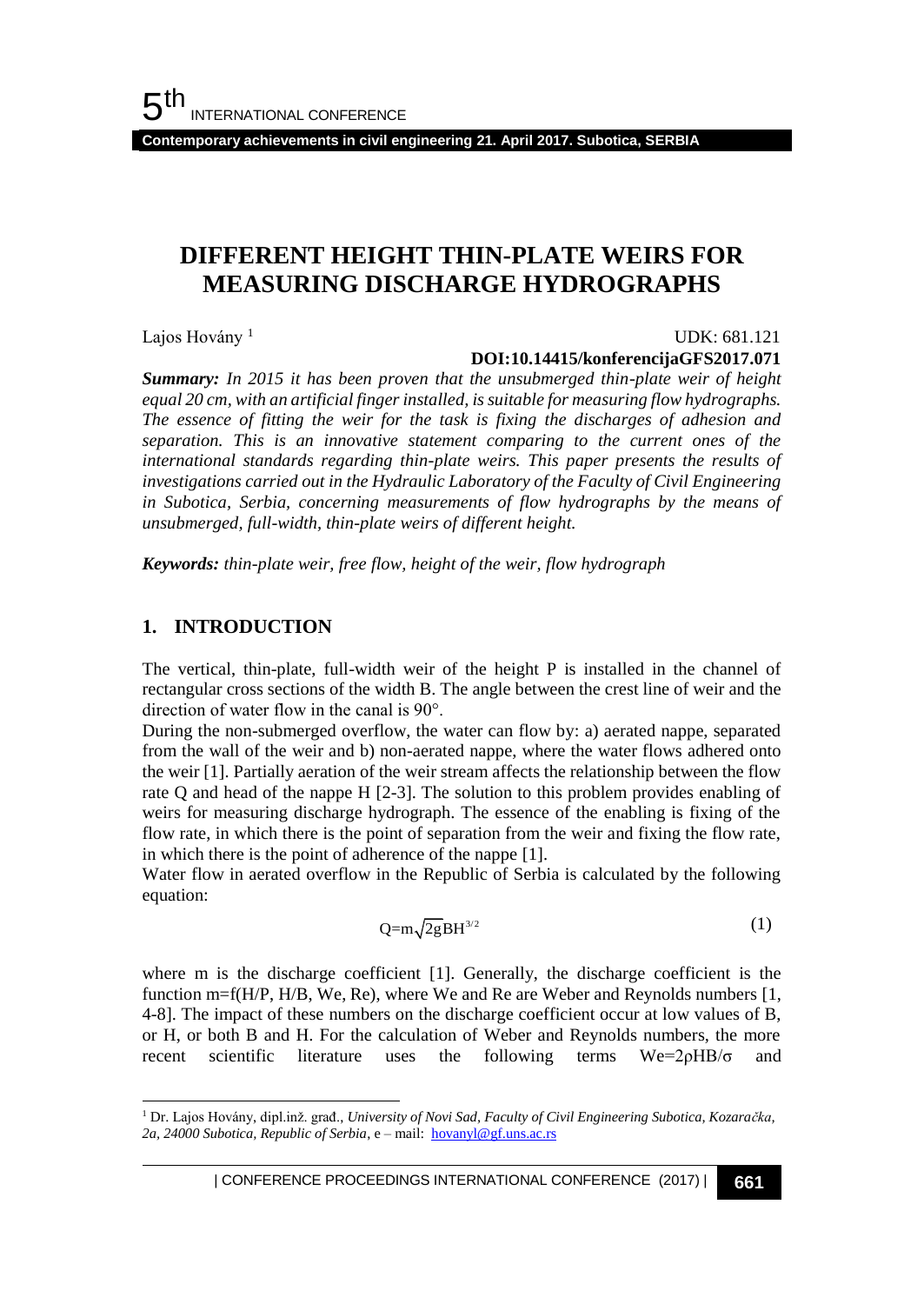# $\mathbf 5$ . међународна конференција

#### **Савремена достигнућа у грађевинарству 21. април 2017. Суботица, СРБИЈА**

 $Re=(2gH)^{0.5}(BH)^{0.5}/v$ , where  $\rho$  is density,  $\sigma$  the surface tension coefficient and v the kinematic viscosity coefficient of water [5, 7, 9].

Applicable international standard for determining the discharge coefficient in aerated nappe recommends two functions (Table 1).

*Table 1 Functions for the calculation of the discharge coefficient of aerated overflow according to international standard [10-11]*

| Kindsvater-Carter                                                                                                                | Rehbock                                                                                                      |  |
|----------------------------------------------------------------------------------------------------------------------------------|--------------------------------------------------------------------------------------------------------------|--|
| $\left(0.602 + 0.075 \frac{H}{P}\right) \frac{2}{3} (B - 0.0009)(H + 0.001)^{\frac{3}{2}}$<br>$m =$<br>$B \cdot H^{\frac{1}{2}}$ | $\left(0.602 + 0.083 \frac{H}{P}\right) \frac{2}{3} \left(H + 0.0012\right)^{\frac{3}{2}}$<br>$m =$<br>$H^2$ |  |
| $H \geq 0.03$ m                                                                                                                  | $0.03 \text{ m} \leq H \leq 1 \text{ m}$                                                                     |  |
| $P > 0.10$ m                                                                                                                     | $0.06 \text{ m} \leq P \leq 1 \text{ m}$                                                                     |  |
| $B>0.15$ m                                                                                                                       | $B>0.3$ m                                                                                                    |  |
| H/P < 2.5                                                                                                                        | H/P < 4                                                                                                      |  |

Minimum head of aerated nappe is  $H=0.01$  m – read in the paper of Gharahjeh et al. (2015) [7]. According to Bagheri et al. (2014) for the head of the overflow nappe H≥0.03 m influence of Weber and Reynolds numbers on the overflow is negligible [6]. Based on these recommendations, and those specified in Table 1, the limit of the head in respect to the impact of Weber and Reynolds numbers on the weir discharge is 0.01 m≤H≤0.03 m. Seeking solution to this problem opened the examination intended to fix the point of separation and adherence: the impact of Weber and Reynolds numbers on overflow is negligible for the increasing discharge from the separation point, and for reducing flow to the point of adherence [1]. This conclusion has been confirmed in the Hydraulic Laboratory of the Faculty of Civil Engineering in Subotica, where the thin-plate weir of width B=0.1 m and height of P=0.2 m is supplied with nappe aerator called artificial finger or strip for aerating. Artificial finger is the metal sheet of 0.03 m width bent into L-shape. The length of horizontal arm of the artificial finger is 0.065 m. The horizontal part of the finger had to be installed at least  $\Delta z = 0.016$  m below the crest level. The point of separation occurs at flow rates Q=0.0004 m<sup>3</sup>/s (H=0.0155 $\leftrightarrow$ 0.0171 m), and point of adherence at flow rates  $Q=0.0002$  m<sup>3</sup>/s (H=0.01 m). The link between water flow and aerated nappe head is described by the functions given in the international standard. Of all these functions, the Rehbock function applies to increasing and reducing water flow at  $H/P \geq 0.1$ (approximately H≥0.0171 m), and Kindsvater-Carter's function for reducing flow at 0.05≤H/P<0.01. Due to the limits of applicability of the mentioned function, in the calculation of aerated nappe, it is important to know whether it is increasing or declining flow rate.

This statement is also important for non-aerated nappe. It was used in the derivation of the conclusions of the first examination on this issue – learned from the work of Zhang et al.  $(2010)$  [12]. Aeration of thin-plate weir width B=0.4 m and height P=0.341 m is executed by opening on both wall channels (openings were at half the height of weir located on the surface of the non-aerated nappe) and the pipeline. Point of separation of nappe was at  $H=0.034-0.036 \leftrightarrow 0.039-0.042$  m, and the point of adherence at  $H=0.009$  m. Knowledge of these points was important as for increasing overflow at the amount of overflow nappe 0.009 m<H≤0.034-0.036 m at non-aerated state for calculation of the discharge coefficient the proposed function was different from the function for H≤0.009 m. For thin-plate weir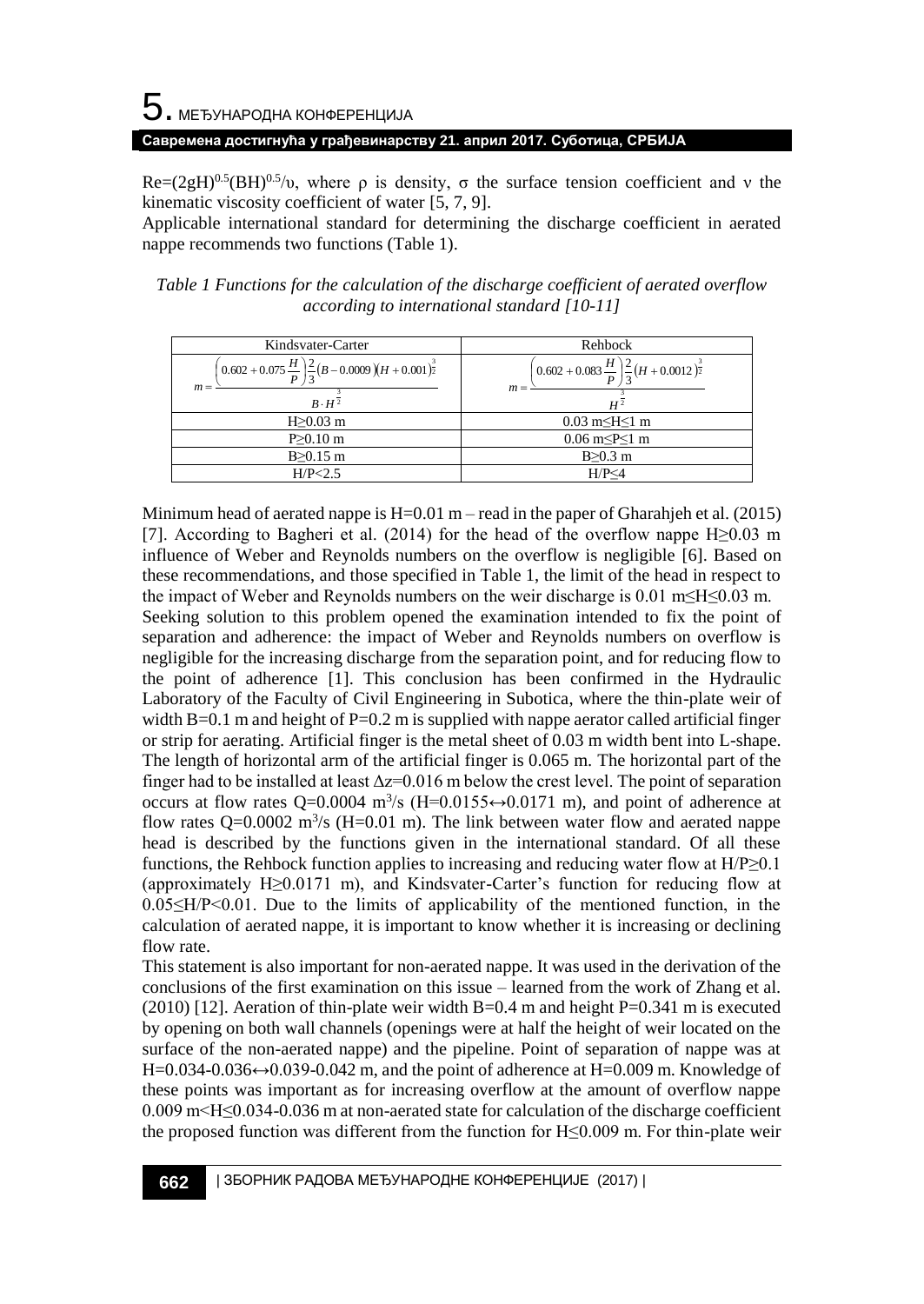#### **Contemporary achievements in civil engineering 21. April 2017. Subotica, SERBIA**

equipped with artificial finger, the impact of Weber and Reynolds numbers on overflow is significant for increasing flow to the point of separation  $(H \le 0.0155$  m), and for decreasing flow from the adherence point  $(H \le 0.01 \text{ m})$  [1]. Regardless of whether the value of the flow increases or decreases for non-aerated overflow the valid is only one function Q=f(H). This function is determined in two variants:

$$
\frac{Q}{B(P+H)} = f\left(\left(\frac{Re^2}{We}\right)^{\frac{1}{3}} \frac{1}{20000}\right) = f\left(\left(\frac{\sigma H}{pv^2}\right)^{\frac{1}{3}} \frac{1}{20000}\right)
$$
\nvariant A:

\n
$$
\frac{m}{m_{\text{Rehback}}} = f\left(1000\left(\frac{We}{Re^2}\right)^{\frac{1}{3}}\right) = f\left(1000\left(\frac{pv^2}{\sigma H}\right)^{\frac{1}{3}}\right)
$$
\nvariant B:

 $R$ ehbock  $Re^2$ 

The height of weir does not affect the overflow of water for  $P \ge 0.1$  m – read in the work of Bos (1989), Aydin et al. (2002) and Gharahjeh et al. (2015) [2, 4, 7]. These observations are based on a recommendation regarding the application of the formula for the calculation of the the discharge coefficient of aerated nappe by Kindsvater-Carter, used by international standard as well (Table 1). The aforementioned statements should be corrected: the formula of the discharge coefficient given by the standard applies to the height of weir P $\geq$ 0.1 m, but at the same time – as seen in the formula – discharge coefficient is a function of the height of the weir. The aim of this study is to qualify the thin-plate, full-width, unsubmerged weir of the height P, equipped with artificial finger  $(\Delta z = 0.016 \text{ m})$  for measuring discharge hydrographs.

σH

### **2. TEST RIG DESCRIPTION**

variant B<sup>.</sup>

In the Hydraulic Laboratory of the Faculty of Civil Engineering in Subotica, thin-plate, full-width weir is installed on the downstream end of the channel of width B=0.1 m length 2.2 m (Figure 1).



*Figure 1 Experimental installation*

*1 – channel width B, 2 – gauge, 3 – thin-plate weir of the height P, 4 – artificial finger* The height of the weir was 0.1, 0.15 and 0.2 m.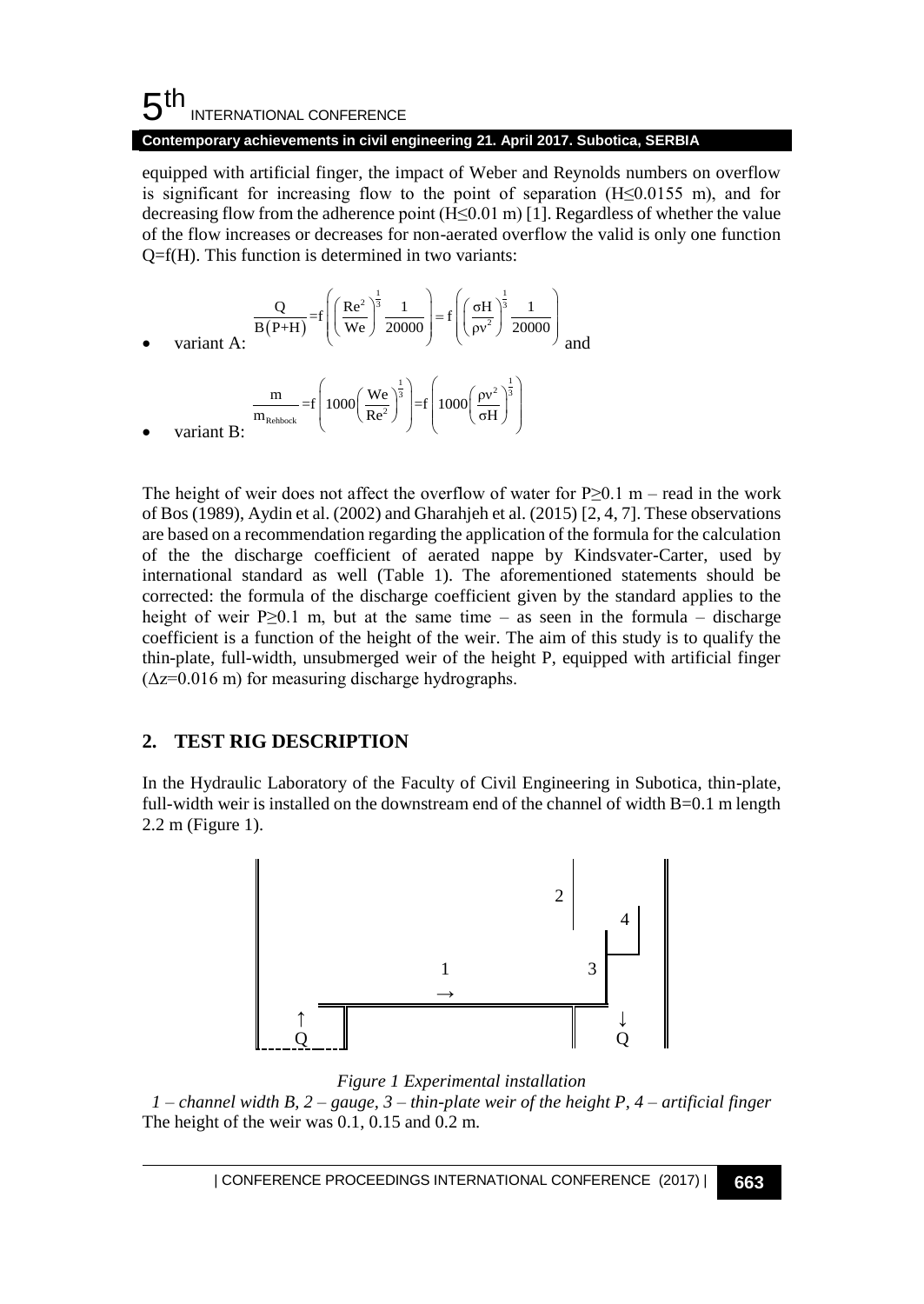## $5$ . међународна конференција

#### **Савремена достигнућа у грађевинарству 21. април 2017. Суботица, СРБИЈА**

Artificial finger with the aforementioned characteristics was located at half the width of the weir with the displacement angles between the crest of the weir and the horizontal part of the artificial finger  $\Delta z = 0.016$  m. Unlike the tests whose results were published in 2016, these tests determined the distance of constant width  $\delta=1.5$  mm between the horizontal arm of artificial finger and downstream side of thin-plate weir [1]. This spacing provided sufficient supply of air for simultaneous nappe aeration.

All other conditions of investigation were equal to those described in paper published in 2016 [1]. Water from the reservoir was brought to the channel with the pump, and after a free spill over, it was either returned to the reservoir, or was diverted to an intake vessel for measurement purpose. Derivation of water lasted at least 25 seconds. The weight of the water was measured by a scale of 5 grams accuracy (within the range of up to 15 kg) and 10 grams accuracy (up to 150 kg).

The plexiglass weir was 5 mm thick with crest thickness of 2 mm, and the notch angle of the dowstream side was 45°.

The water level was measured 0.18 m upstream to the weir using a gauge of  $\pm 0.1$  mm accuracy.

During water derivation the temperature of water was measured near to the upstream section. It varied between 19 and  $21^{\circ}$ C and in average it was 19.8 $^{\circ}$ C during the whole period of measurement. Water density was established by a measuring cylinder of 1  $\text{dm}^3$ volume, calibrated for water temperature of 20 $^{\circ}$ C. The density of water was 1 kg/dm<sup>3</sup>, therefore the flow rate was calculated by the following equation:  $Q(1/s)=(G_{\text{vessel+water}})$  $G_{\text{vessel}}/t$ , where  $G_{\text{vessel+water}}$  is the combined weight of the vessel and the contained water (kg), Gvessel is the weight of the vessel only (kg), and t is the duration of water derivation (s).

The error in the discharge coefficient was calculated by the following equation: Error  $(\%)=[100(m_i-m_{(1)})/m_{(1)},$  where  $m_i$  is the discharge coefficient, calculated in accordance with one of the listed functions in Table 1, and  $m_{(1)}$  is the discharge coefficient calculated by equation (1).

### **3. RESULTS OF THE MEASUREMENTS**

For weirs of a height of 0.1, 0.15 and 0.2 m testing was performed in aerated, partially aerated and non-aerated state of overflow nappe (Table 2).

| (m)  | state | Height od weir $P \mid$ Number of aerated   Number of partially   Number of not-<br>aerated state | aerated state |
|------|-------|---------------------------------------------------------------------------------------------------|---------------|
| 0.10 | 33    |                                                                                                   | 26            |
| 0.15 | 45    |                                                                                                   | 39            |
| 0.20 | 40    |                                                                                                   | 43            |

*Table 2 Number of aerated, partially aerated and non-aerated states of weirs in the examined overflows*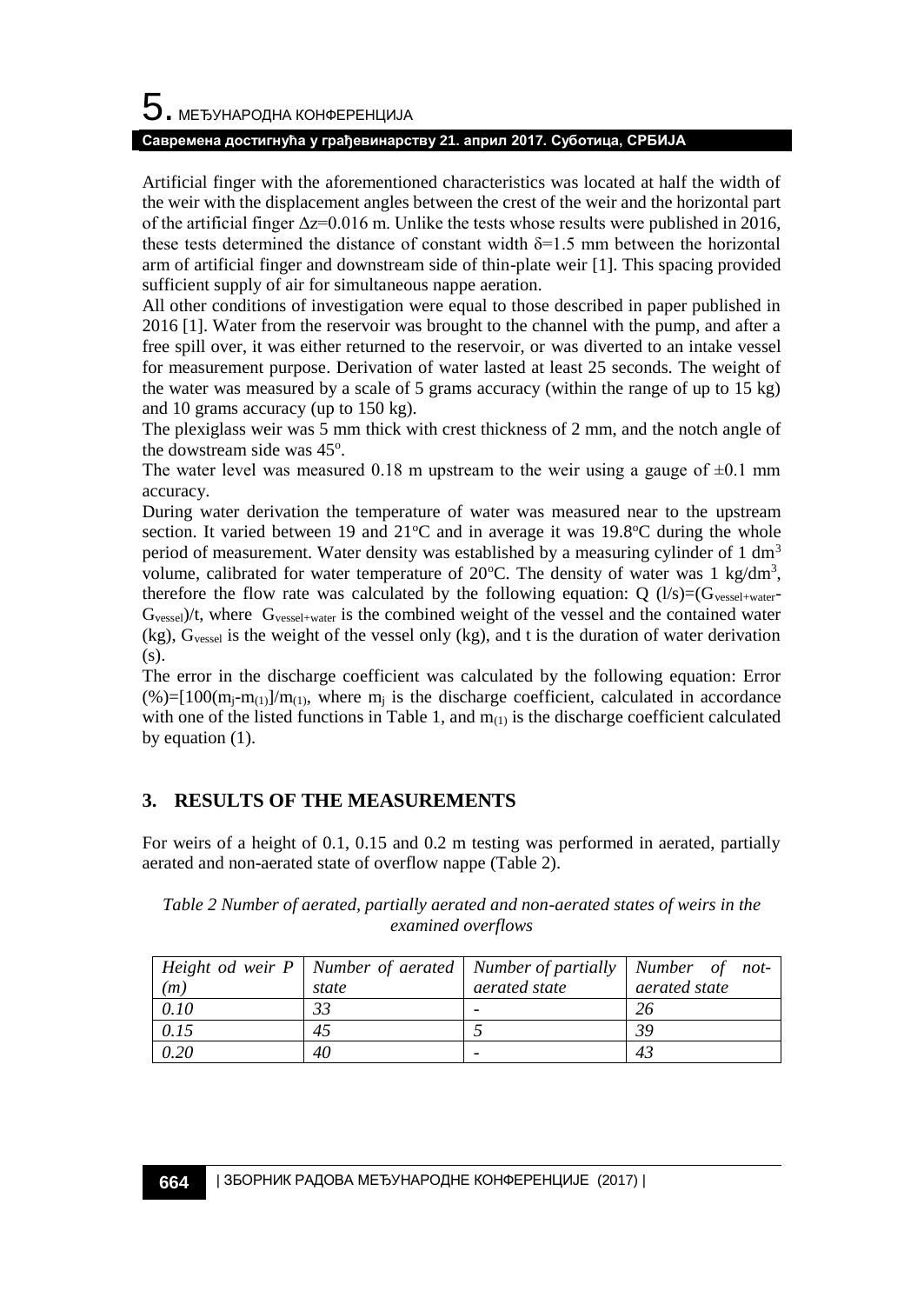**Contemporary achievements in civil engineering 21. April 2017. Subotica, SERBIA**



*Figure 2 Relationship between the head the overflow nappe H and water flow Q for fullwidth weir of a height of 0.10, 0.15 and 0.20 meters*

Testing was carried out applying minor increments in flow rate, starting from zero to the maximum flow, and then back to zero in a similar procedure. During the phase of rising flow rate the nappe was not ventilated at the beginning, while later on the nappe got separated from the plate. At a certain flow rate of water, there is a point of separation of the nappe. In the opposite trend with a certain flow rate, the nappe adhered onto the weir. This is the point of adherence of the nappe. Regardless of the height of the weir, point of adherence was stable: it occurred at H=0.01 m.

*Table 3 Discharges and head of the overflow nappe of the separation point for testing the height of the overflow*

| Height od weir P<br>(m) | Discharge Q | Head of the<br>overflow nappe H<br>(m) | Head of the<br>overflow nappe H<br>(m) |
|-------------------------|-------------|----------------------------------------|----------------------------------------|
| m                       | $(m^3/s)$   | Non-aerated states                     | Aerated states                         |
| 0.10                    | 0.00053     | 0.0178                                 | 0.0194                                 |
| 0.15                    | 0.00050     | 0.0172                                 | 0.0188                                 |
| 0.20                    | 0.00049     | 0.0167                                 | 0.0182                                 |

Out of all measurements, the states with aerated nappe were singled out, thus on the basis of equation (1) the calculated discharge coefficients (Figure 3).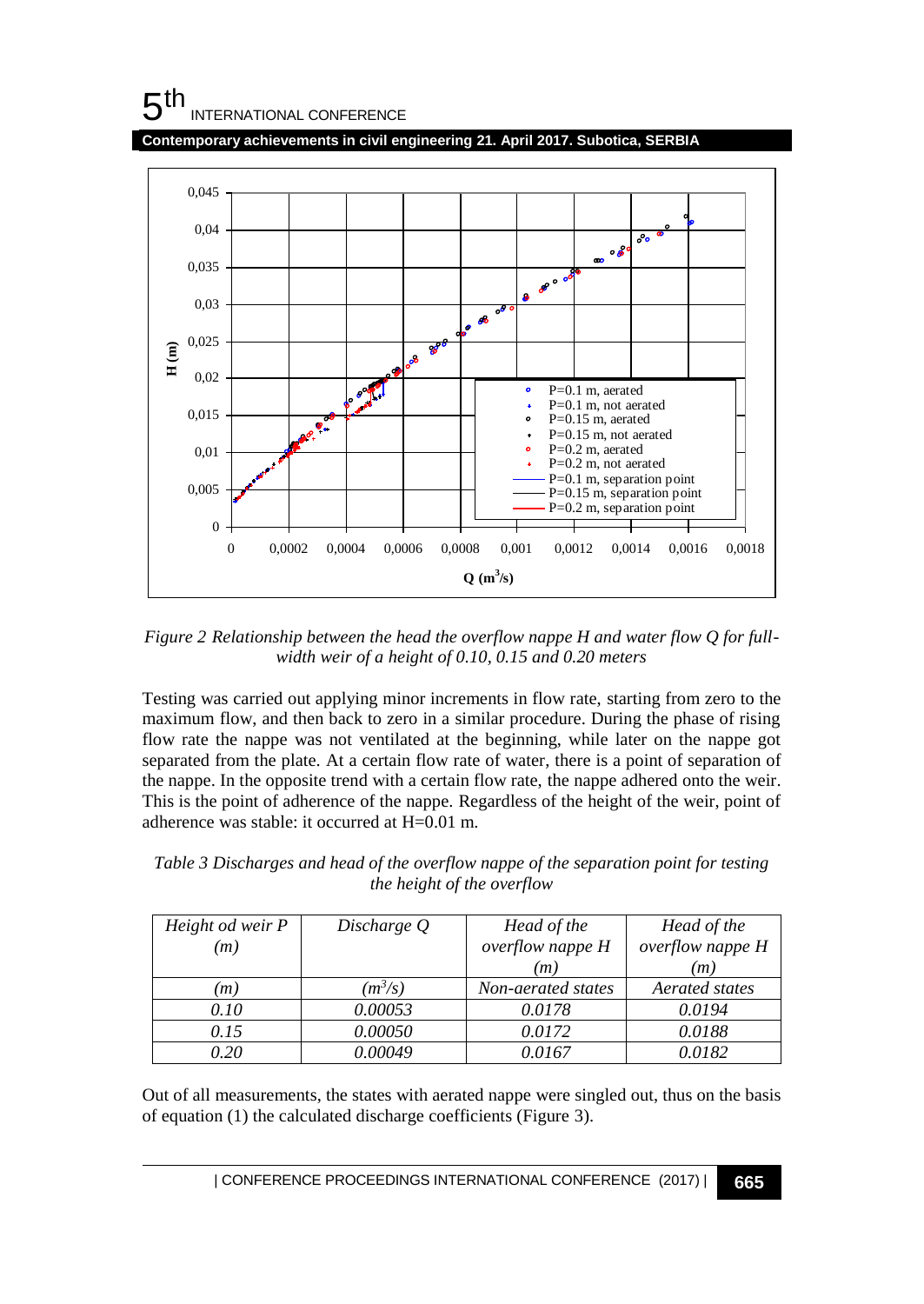



*Figure 3 Discharge coefficient of aerated nappe m as a function of the head of the overflow nappe H for tested heights of the weir*

For non-aerated nappe for testing the height the weir are given in two versions (Figures 4 and 5):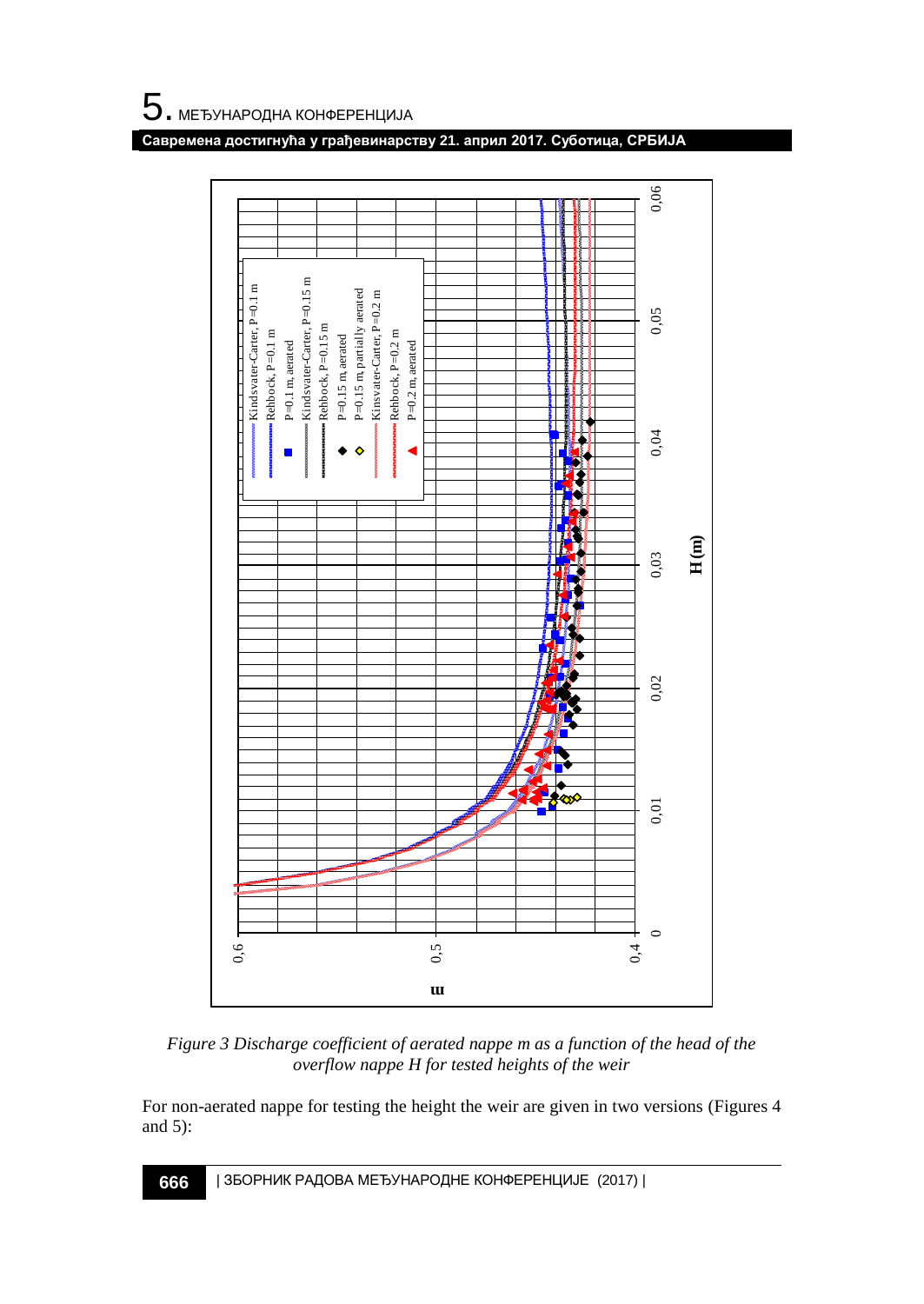#### $5<sup>th</sup>$ INTERNATIONAL CONFERENCE

**Contemporary achievements in civil engineering 21. April 2017. Subotica, SERBIA**  
\n
$$
\frac{Q}{B(P+H)} = f\left(\frac{Re^{2}}{We}\right)^{\frac{1}{3}} \frac{1}{20000} = f\left(\frac{\sigma H}{p v^{2}}\right)^{\frac{1}{3}} \frac{1}{20000}
$$
\n
$$
\text{variant A: } \frac{m}{m_{\text{Kindwater-Carter}}} = f\left(1000\left(\frac{We}{Re^{2}}\right)^{\frac{1}{3}}\right) = f\left(1000\left(\frac{pv^{2}}{\sigma H}\right)^{\frac{1}{3}}\right)
$$
\n
$$
\text{variant B: } \frac{Q}{Q} = \frac{1}{2} \left(1000\left(\frac{V}{Re^{2}}\right)^{\frac{1}{3}}\right)
$$



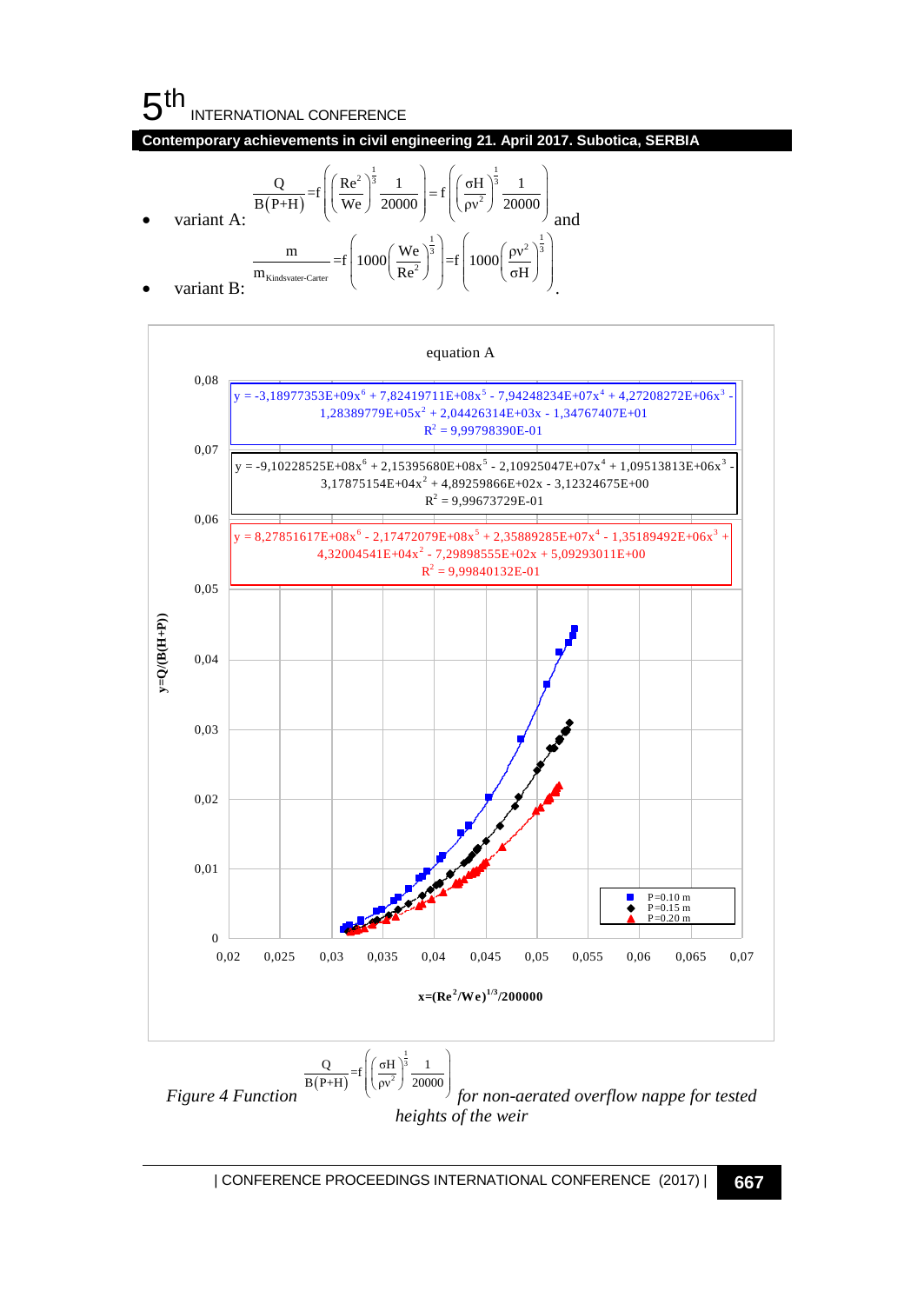#### **Савремена достигнућа у грађевинарству 21. април 2017. Суботица, СРБИЈА**



### **4. DISCUSSION**

1. Using artificial finger (for  $Δz=0.016$  m and  $δ=1.5$  mm) aerated nappe flow occurs: for increasing flow at the head of the overflow nappe H≥0.0194 m (for P=0.10 m), H≥0.0188 m (for P=0.15 m) and H≥0.0182 m (for P=0.20 m), and for reduced flow at H≥0.01 m.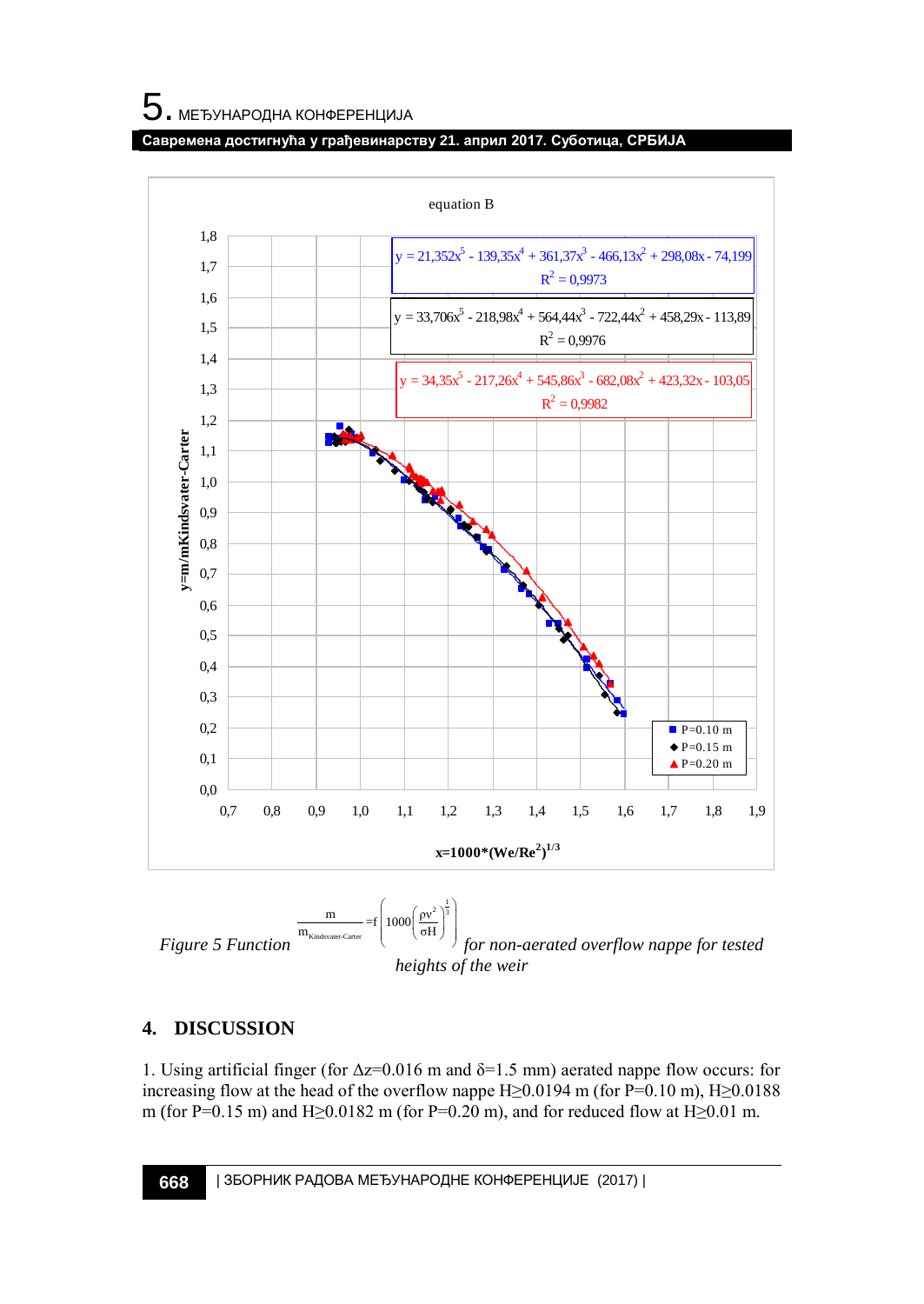**Contemporary achievements in civil engineering 21. April 2017. Subotica, SERBIA**

International standard gives two equations for calculation of discharge coefficients in aerated state of the overflow. According to Figures 3 and 6, the results of measuring discharge coefficient are most consistent with the values of equations:

- according Kindsvater-Carter for the entire test range (for P=0.10 and 0.15 m), i.e. for 0.01 m≤H≤0.0182 m (for P=0.20 m), and
- according to Rehbock for  $0.0182 \text{ m}$  <H < 0.04 m (for P=0.20 m).

Their border is about the separation point of the nappe from the weir.



*Figure 6 Error of discharge coefficient m as a function of the head H for the overflow nappe for thin-plate weir (aerated jet) of the tested height*

Errors of discharge coefficient are between -2.3 and  $+4.8\%$  (for P=0.10 m), -1 and  $+3.6\%$ (for P=0.15 m) and for the range 0.01 m  $H \le 0.0182$  m calculated according to Kindsvater-Carter are between -1.5 and +1.6% and for the range  $0.0182 \text{ m}$  <H <0.04 m according to Rehbock are between -1 and  $+1.1\%$  for P=0.20 m (Figure 6). Moving closer to the adherence point, error of discharge coefficient increases.

When using this weir for flow measuring, one should check which equation of the international standard should be used for calculating the discharge coefficient in aerated nappe in the specific case. This check is extremely important, as the result depends a lot on the accuracy of the derived condition of the crest, on the accuracy of measurements of the head of the overflow nappe and on the accuracy of determining the crest level of the weir.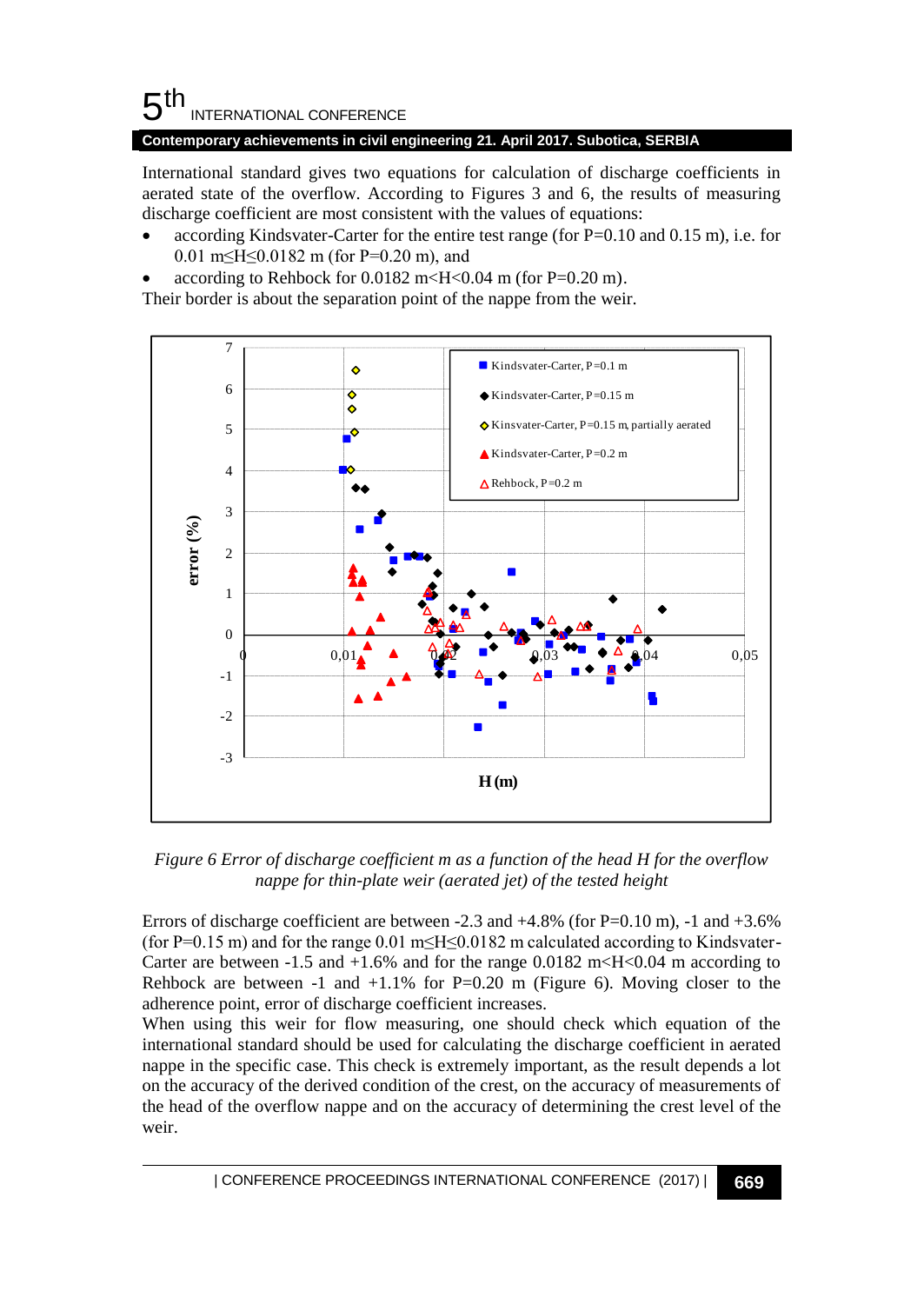#### **Савремена достигнућа у грађевинарству 21. април 2017. Суботица, СРБИЈА**

2. Since these functions do not depend on the Reynolds and Weber numbers, unlike the professional literature, the impact of these numbers can be reduced from H≥0.03 m:

- to H≥0.0194 m (for P=0.10 m), H≥0.0188 m (for P=0.15 m) and H≥0.0182 m (for  $P=0.20$  m) for the increasing flow, or
- to  $H \geq 0.01$  m for the decreasing flow.

3. Partially aerated overflow occurs near the point of adherence, for H≤0.0011 m (Figures 3 and 6). Errors of discharge coefficient at this state is between +4 and +6.5% (for P=0.15 m). In accordance with the approach of professional literature, in partially aerated nappe, the error of discharge coefficient is significant. The impact of this phenomenon on the error of flow determination will become visible, when the accuracy of measurement of water level on the catchments reaches the accuracy level of measurements in the laboratory.

4. In case of non-aerated nappe for H $\geq$ 0.005 m (for P=0.10 m), H $\geq$ 0.0048 m (for P=0.15 m) and H $\geq$ 0.0053 m (for P=0.20 m) error for the determination of water flow (variant A), or discharge coefficient (variant B) is (Figures 7 and 8):

- between  $-1.6$  and  $+1.6\%$  (for P=0.10 m),  $-2.1$  and  $+2.4\%$  (for P=0.15 m) and  $-2$ and  $+2\%$  (for P=0.20 m) in variant A, or
- between -2.8 and  $+2\%$  (for P=0.10 m), -3 and  $+1.8\%$  (for P=0.15 m) and -1,2 and  $+2.8\%$  (for P=0.20 m) in variant B.



*Figure 7 Error of determination of flow Q as a function of the head of the overflow nappe H for thin-plate weir (non-aerated nappe) of the tested height*

In accordance with the conclusion published in 2016 and in this case the following applies [1]: in the non-aerated nappes, the use of artificial finger improves the identification of the flow rate in the variant  $A$  – errors were between -2.1 and + 2.4%. To achieve the specified measurement accuracy for non-aerated overflow in the specific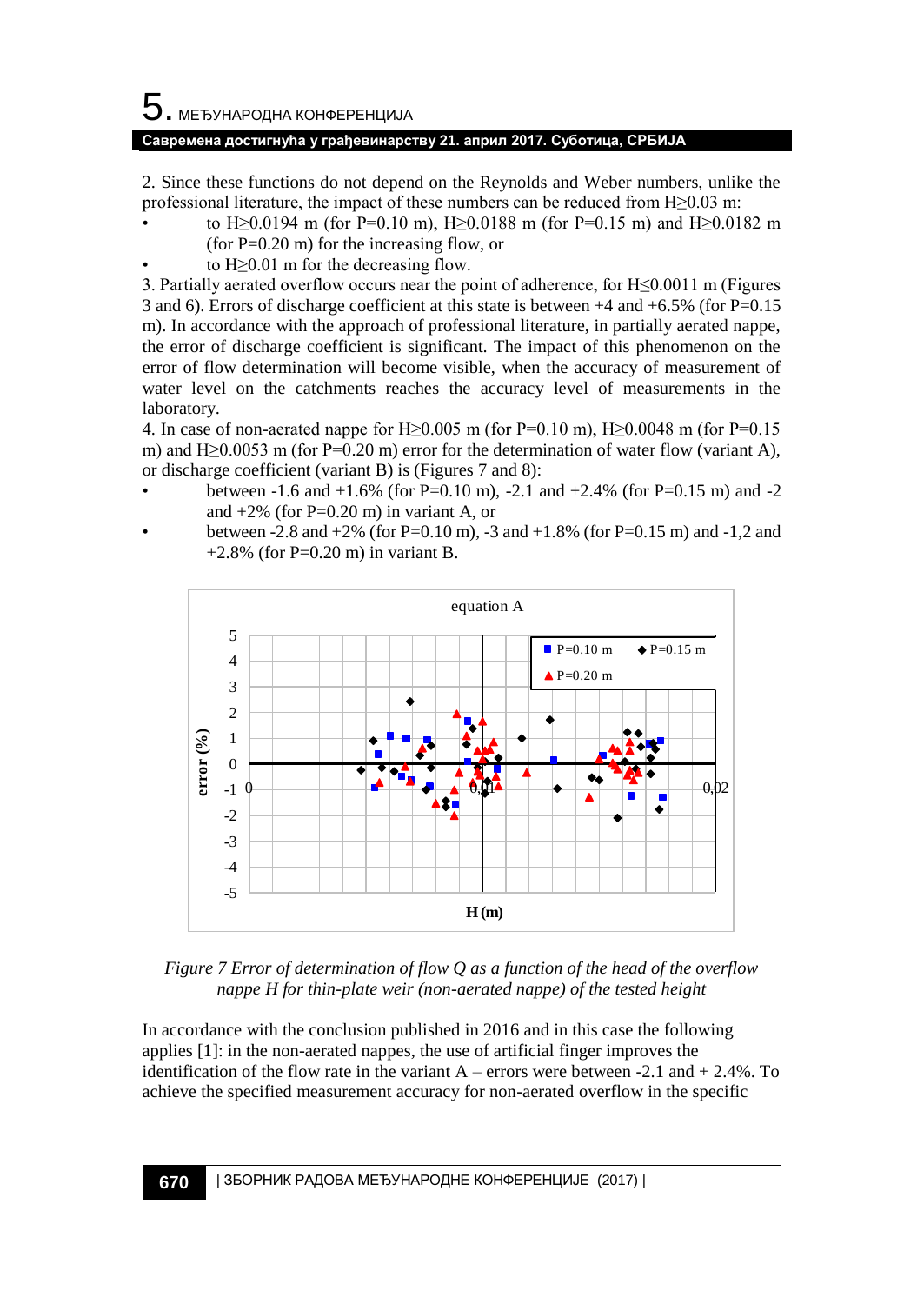#### **Contemporary achievements in civil engineering 21. April 2017. Subotica, SERBIA**

case as well, the equation shown in the Figure 4 should be firstly determined in laboratory.



*Figure 8 Error of determination discharge coefficient m as a function of the head of the overflow nappe H for thin-plate weir (non-aerated nappe) of the tested height*

## **5. CONCLUSION**

When using artificial finger ( $\Delta z = 0.016$  m and  $\delta = 1.5$  mm) at full-width thin-plate weir at different weir heights, the point of adherence is at the same head of the nappe, and the flow rate of separation point decreases with increasing weir height. Artificial finger aerates the water nappe for the increasing flow in H≥0.0194-0.0182 m, and for decreasing overflow at H≥0.01 m. Reynolds and Weber numbers do not affect these heads of the overflow nappe to the overflow. Artificial finger enables the measurement of discharge hydrograph in unsubmerged weirs on thin-plate, full-width weir of different heights:

- in aerated nappe, by using the function of international standard, the water flow can be determined by errors between -2.3 and +4.8%, and
- in non-aerated jets H≥0.0048-0.0053 m by using a prescribed function in the Figure 4 the water flow can be determined by errors between -2.1 and +2.4%.

Due to the sensitivity of results to the accuracy of derived state of the crest, to the accuracy of measurement of head of the overflow nappe and the accuracy of determining the crest level of the weir before using this weir in the particular case, the equations which calculate the water flow should be firstly determined for both cases, in the laboratory.

Further research should determine the location of the artificial finger in case of the contracted thin-plate weir (where the width of the weir is less than the width of the channel) at unsubmerged, aerated overflow in the function of degree of weir-contraction.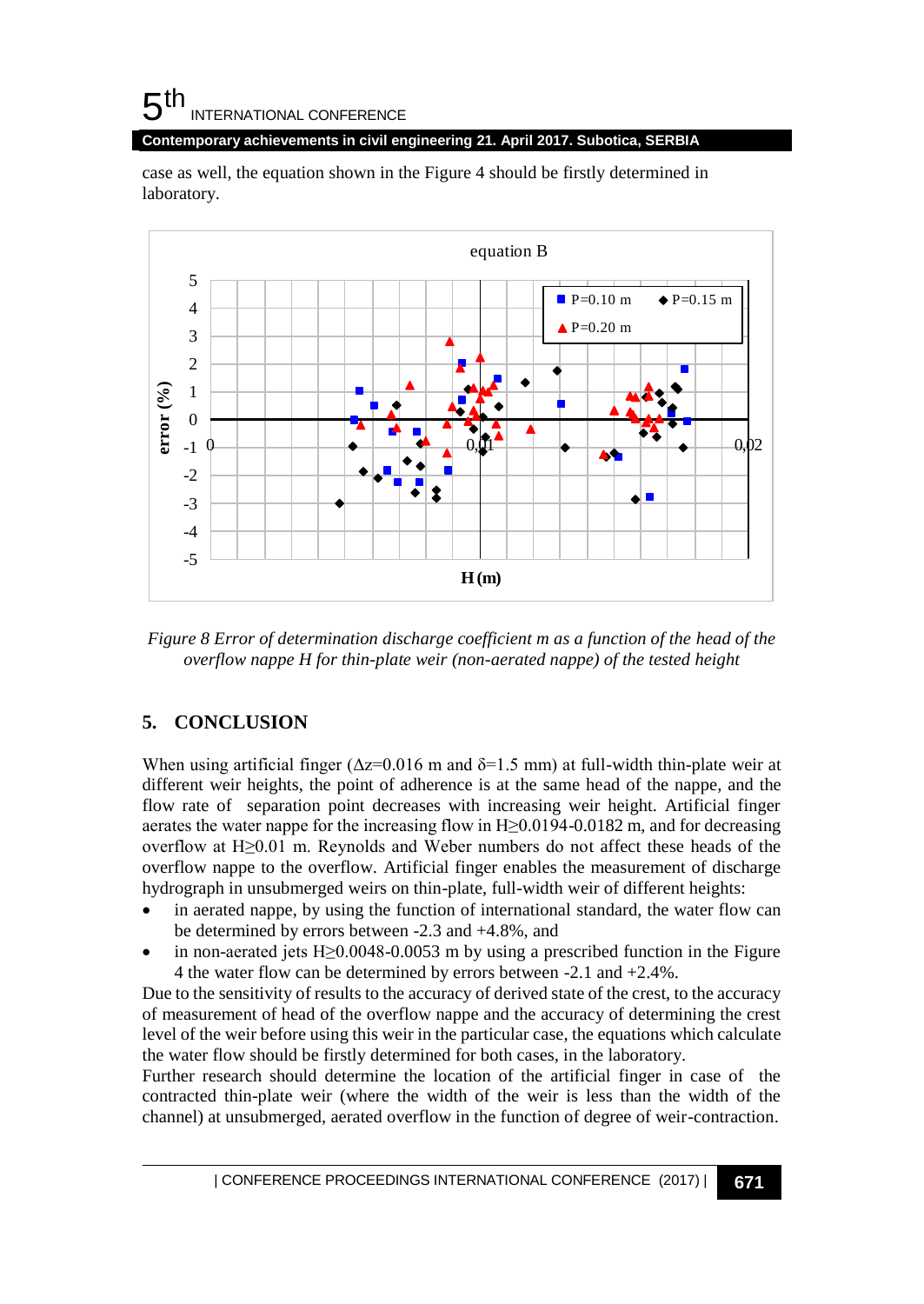#### **Савремена достигнућа у грађевинарству 21. април 2017. Суботица, СРБИЈА**

#### **REFERENCES**

- [1] Hovány, L.: *Discharge Measurement by Full-Width Ventilated Thin-Plate Weir*. Zbornik radova 4. međunarodne konferencije Savremena dostignuća u građevinarstvu 2016/Conference Proceedings 4<sup>th</sup> International Conference Contemporary Achievements in Civil Engineering 2016. Građevinski fakultet/Faculty of Civil Engineering, Subotica. 22nd April **2016**, p.p. 669-677. ISBN 978-86-80297-63-7
- [2] Bos, M.G.: *Discharge Measurment Structures*. Third revised edition. International Institute for Land Reclamation and Improvement, Wageningen, 1987.
- [3] Li, Y.: Prediction of flow over thin-plate rectangular weir. In: Xie, L. (Editor): Hydraulic Engineering III. Taylor & Francis Group, London, **2015**, p.p. 79-83.
- [4] Aydin, I., Ger, A. M., Hincal, O.: Measurement of small discharges in open channels by Stil Weir. *Journal of Hydraulic Engineering*, **2002**, vol. 128, № 2, p.p. 234-237.
- [5] [Aydin, I., Altan-Sakarya, A. B., S](http://www.researchgate.net/profile/Ismail_Aydin2)isman, C.: Discharge formula for rectangular sharpcrested weirs. *Flow Measurement and Instrumentation*, **2011**, vol. 22, p.p. 144-151.
- [6] Bagheri, S., Kabiri-Samani, A.R., Heidarpour, M.: Discharge coefficient of rectangular sharp-crested side weirs. Part I: Traditional weir equation. *Flow Measurement and Instrumentation*, **2014**, vol. 35, p.p. 109-115.
- [7] Gharahjeh, S., Aydin, I., Altan-Sakarya, A.B.: Weir velocity formulation for sharpcrested rectangular weirs. *Flow Measurement and Instrumentation*, **2015**, vol. 41, p.p. 50-56.
- [8] Ramamurthy, A. S., Qu, J., Zhai, C., Vo, D.: [Multislit Weir Characteristics.](http://eds.a.ebscohost.com/eds/viewarticle/render?data=dGJyMPPp44rp2%2fdV0%2bnjisfk5Ie46bJQrqe3TLek63nn5Kx94um%2bSbCltEewpq9Onqe4S7ews1Cet8s%2b8ujfhvHX4Yzn5eyB4rOvUK6ssUyvrbNNpOLfhuWz44ak2uBV3%2bbmPvLX5VW%2fxKR57LOwTLGus0yxrqR%2b7ejrefKz5I3q4vJ99uqkf%2fPb8Yy7yvCN4wAA&vid=1&sid=eb1420f1-1797-4708-8a5f-bc09e0df4895@sessionmgr4010&hid=4110) *Journal of Irrigation and Drainage Engineering*, **2007**, vol. 133, № 2, p.p. 198-200.
- [9] Aydin, I., Altan-Sakarya, A. B., Ger, A. M.: Performance of Slit Weir. *[Journal of](http://ascelibrary.org/journal/jhend8)  [Hydraulic Engineering](http://ascelibrary.org/journal/jhend8)*, **2006**, vol. 132, № 9, p.p. 987-989.
- [10]International standard ISO 1438:2008(E). Hydrometry Open channel flow measurement using thin-plate weirs. Switzerland: International Organization for Standardization **2008**.
- [11]International standard ISO 1438:2008 Technical Corrigendum 1. Hydrometry Open channel flow measurement using thin-plate weirs Switzerland: International Organization for Standardization **2008**.
- [12]Zhang, X., Yuan, L., Peng, R., Chen, Z.: Hydraulic Relations for Clinging Flow of Sharp-Crested Weir. *Journal of Hydraulic Engineering*, **2010**, vol. 136, № 6, p.p. 385-390.

## **OŠTROIVIČNI PRELIV RAZNE VISINE ZA MERENJE HIDROGRAMA OTICAJA**

*Rezime: Za oštroivični, nepotopljeni preliv visine 20 cm 2015-e godine je dokazan da korišćenjem veštačkog prsta preliv je osposobljavanje za merenje hidrograma oticaja sa sliva. Suština osposobljavanja je fiksiranje proticaja za tačku odvajanja od zida preliva i za tačku nalepljenja na zid preliva. Ova konstatacija je novina u odnosu na navode postojećeg međunarodnog standarda u vezi oštroivičnog preliva. U ovom radu su prikazani rezultati ispitivanja izvršene u Hidrauličkoj laboratoriji Građevinskog fakulteta*